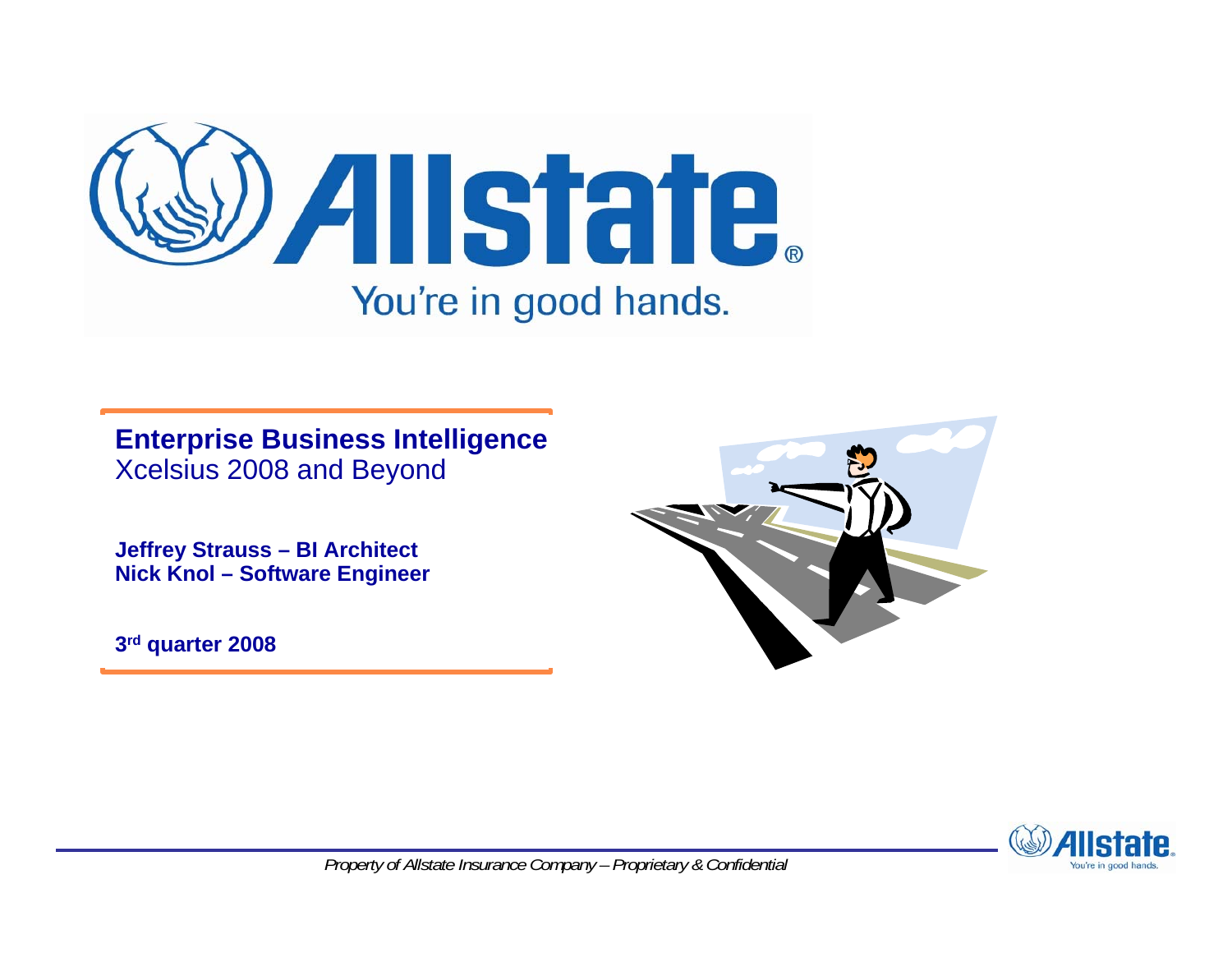# **Xcelsius value proposition Solution for Building and deploying Visually Interactive Apps**

- **Increase user adoption by**  ◇ **ease of use, interactivity, and sophistication**
- **Maximize ROI by best use of**  ◇ **technology**





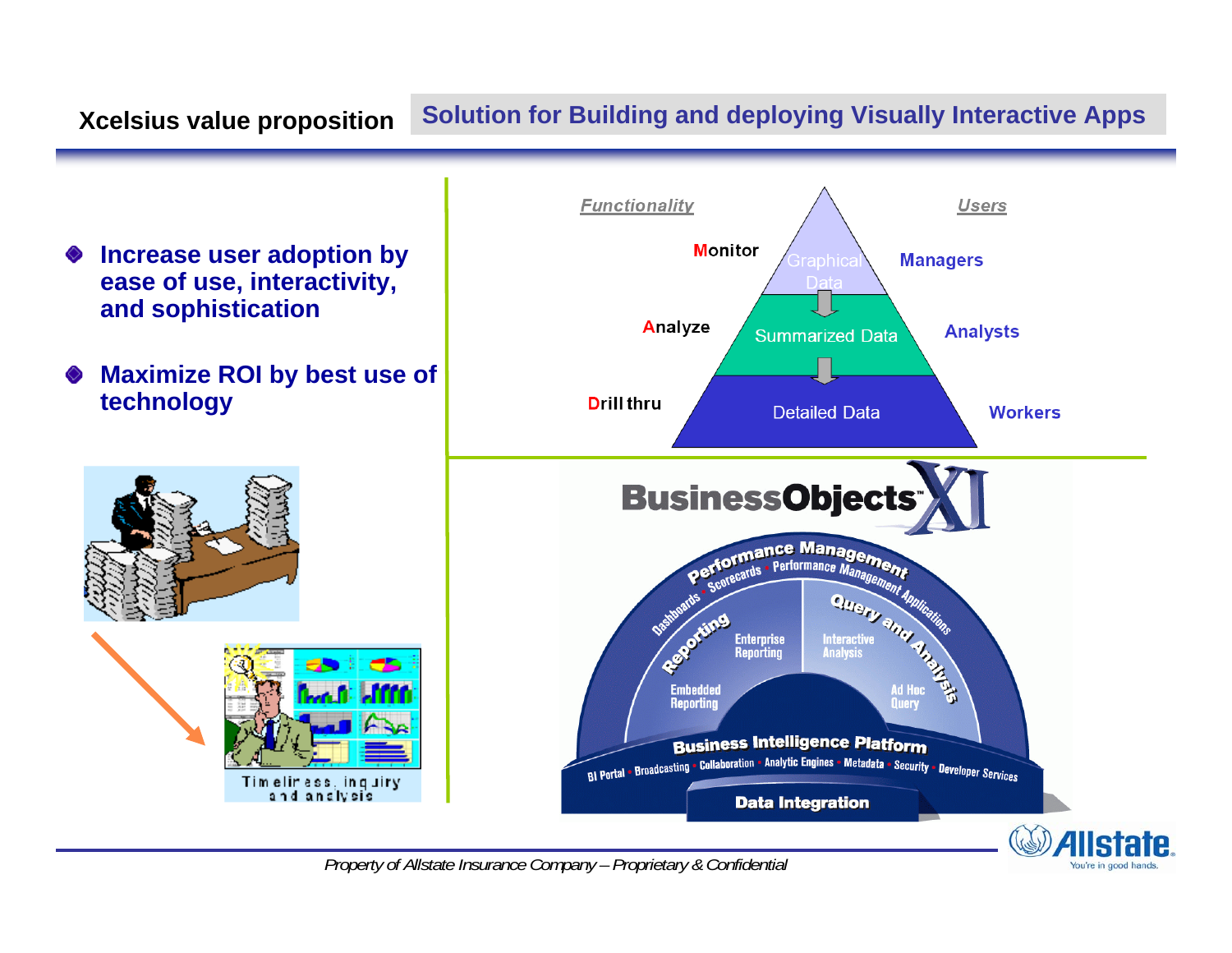# **Topics**

# **Xcelsius primer**

- What is it and where does it fit
- **Architecture introduction**
- **How has Allstate deployed Xcelsius** ◇
- **Xcelsius in action**◇
- **Integration points / Architecture in-depth** ♦
- **Flex interface highlights**  $\Diamond$
- **Best Practices / Tips** ◇
- **Q&A** $\Diamond$

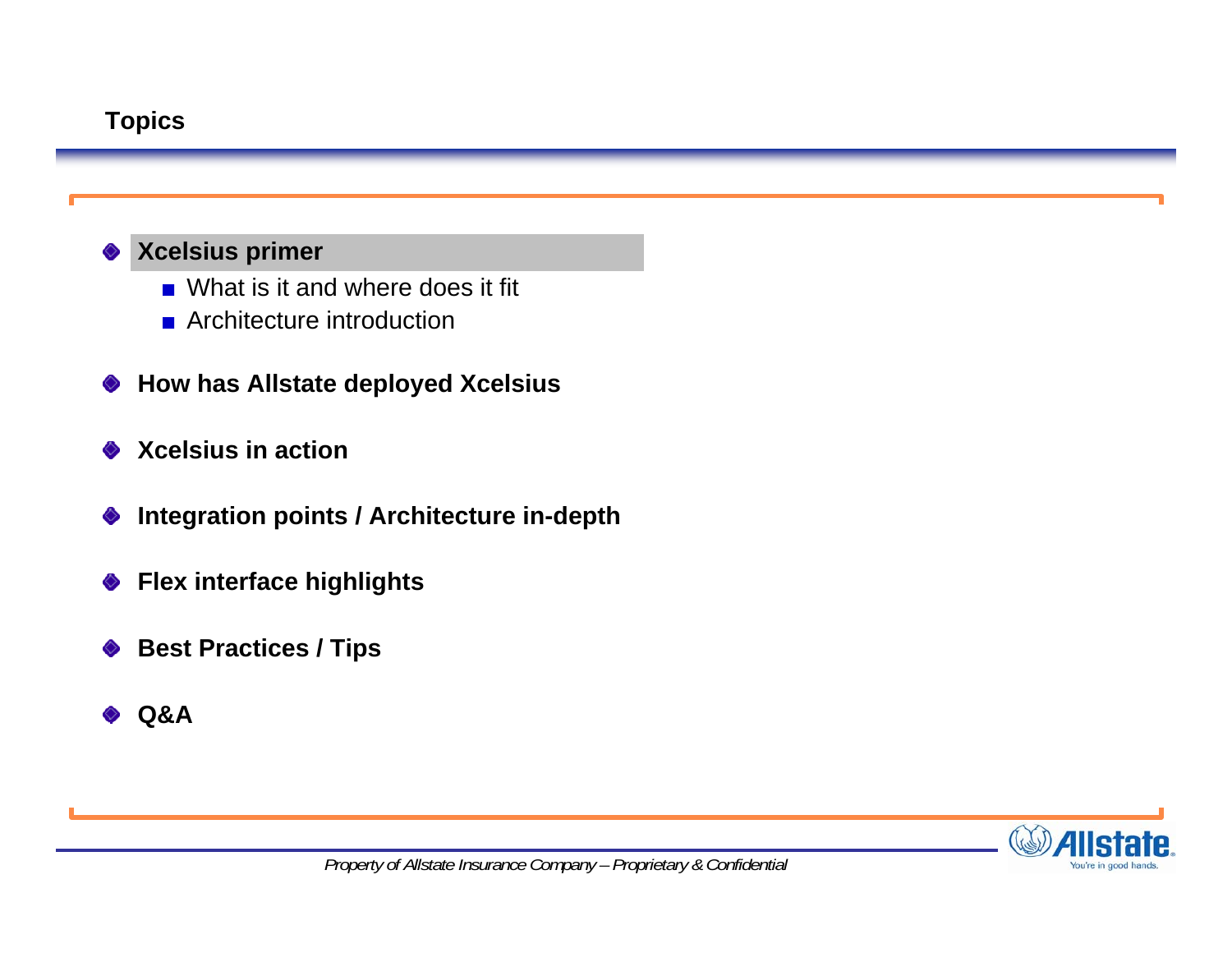#### **Solution for Building and deploying Visually Interactive Apps What is Xcelsius?**retention by policy type As of:  $\square$ **July 2008** tenure retention  $1 - 4$  $2$  to  $4$ **Turn ordinary data into**  ◇ Year  $\overline{\phantom{a}}$ **charts, graphs, tables** El Auto J Property **Visual eye catching** Φ Homeowners  $\uparrow$ J Other Owners **Enable alerts for** and the state  $\overline{\phantom{a}}$  $\rightarrow$ Other Property s. ◈ **El** Commercial . Listo is Ъś. **performance orientationProperty & Casualty**  $\leftrightarrow$ Total  $\sim$ **\* Edit My Goals Bond bar** Stock line **Consider different** Summary of my portfolio My portfolio **outcomes through**   $\blacksquare$  TBM  $M<sub>MT</sub>$ **"what-if" analysis**  $\Box$  GOOG Stocks **Interactive / Sophisticated**  $\Box$  UAL  $\blacksquare$  Bonds Mutual fund **College**  $\blacksquare$  TNX **Enable different views**  $ABC$ change stock allocation п **without server round-** $\blacksquare$  FSCHX proporpropropropropropria **trips** Components  $\mathbf{p} \times$  $\Leftrightarrow$ **Shorten the time** Admiral Category **Tree** List . . . **required to reach P** Favorites **Electric** Charts **final decisions**Line Chart **C** Pie Chart **Agile "drag-drop" results HI** OHLC Chart Candlestick Chart **Over 70 standard** ◇ Column Chart a Ta **widgets, 9 themes, 11.** Stacked Column Chart Ð Bar Chart **and 30 color** ∊ Stacked Bar Chart **schemesbi** Combination Chart

*Property of Allstate Insurance Company – Proprietary & Confidential* 

You're in good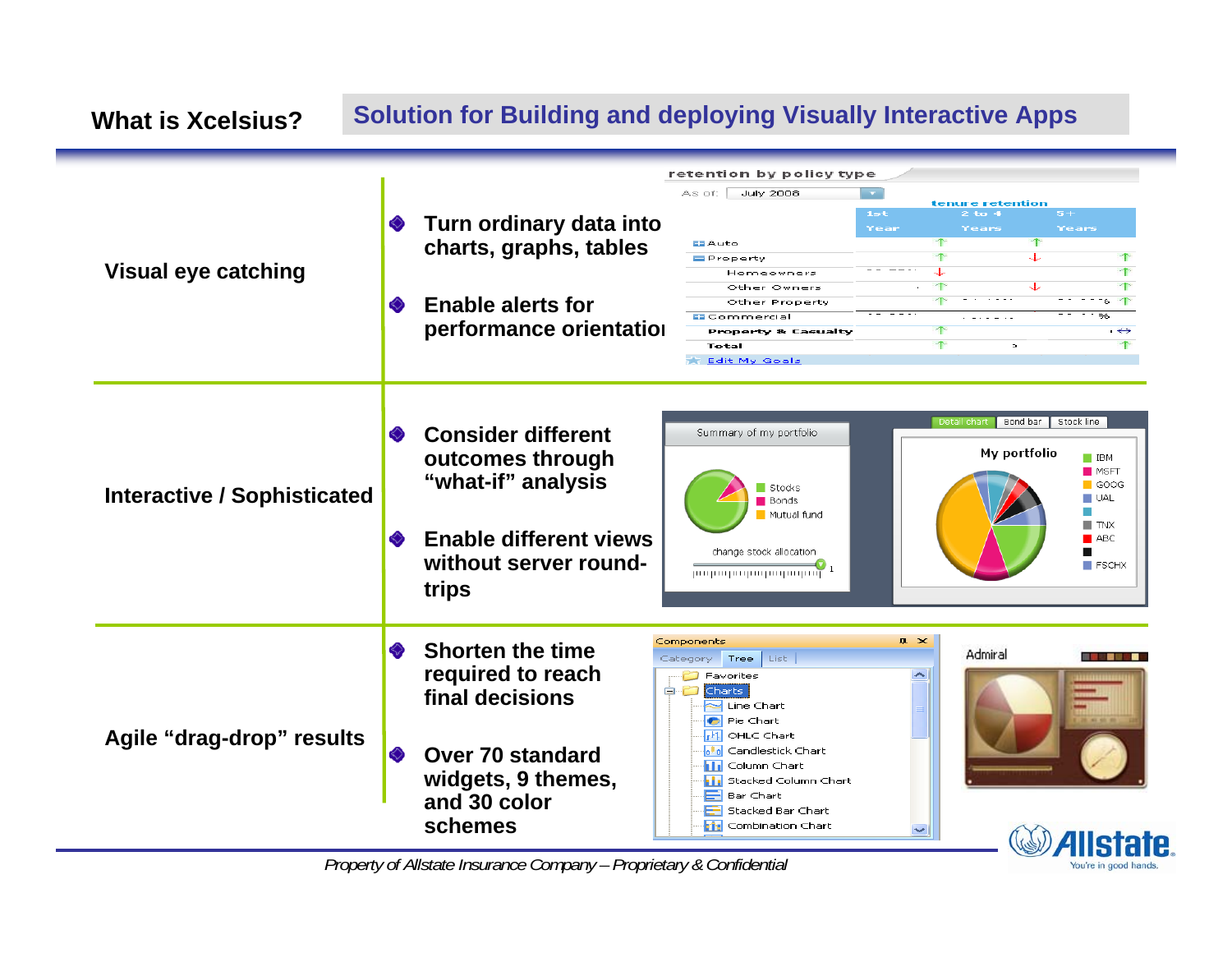| <b>Solution for Building and deploying Visually Interactive Apps</b><br><b>What is Xcelsius?</b> |                                                                                                                                                                                                                           |                                                                                                                                                     |                                |                                                                                     |  |          |    |    |   |                                               |                  |
|--------------------------------------------------------------------------------------------------|---------------------------------------------------------------------------------------------------------------------------------------------------------------------------------------------------------------------------|-----------------------------------------------------------------------------------------------------------------------------------------------------|--------------------------------|-------------------------------------------------------------------------------------|--|----------|----|----|---|-----------------------------------------------|------------------|
| <b>Analytic summary tool</b>                                                                     | ◇                                                                                                                                                                                                                         | ♦ Leverage the power of<br><b>Excel formulas</b><br><b>Summary - YES but Detail</b><br>- No. The tool does not<br>have a built in aggregator        | $\frac{2}{3}$<br>$\frac{4}{5}$ | A1<br>Α                                                                             |  | fx.<br>B | C. | D. | E | B F B A B Q I Y B I & B I 9 - 1 X - 100%<br>F | HB<br>G          |
| <b>Access gateway to details</b>                                                                 | ❤<br>$\Diamond$                                                                                                                                                                                                           | <b>Drill down to your</b><br><b>Crystal or webi</b><br>documents<br><b>Leverage Live Office</b><br>services to access<br><b>Crystal historicals</b> |                                | % Breakout for Total Period<br><b>Link to WebI</b><br>Fast Track Field Waiver Other |  |          |    |    |   |                                               |                  |
| <b>Integrated into BOBJ suite</b>                                                                | <b>BusinessObjects</b><br><b>Leverage the BOE</b><br>◇<br>framework for integration<br>with universes, security,<br>and links into webi and<br><b>Crystal</b><br>usiness Intelligence Platform<br><b>Data Integration</b> |                                                                                                                                                     |                                |                                                                                     |  |          |    |    |   |                                               |                  |
|                                                                                                  |                                                                                                                                                                                                                           |                                                                                                                                                     |                                |                                                                                     |  |          |    |    |   |                                               | <i>A</i> llstate |

rate.

You're in good hands.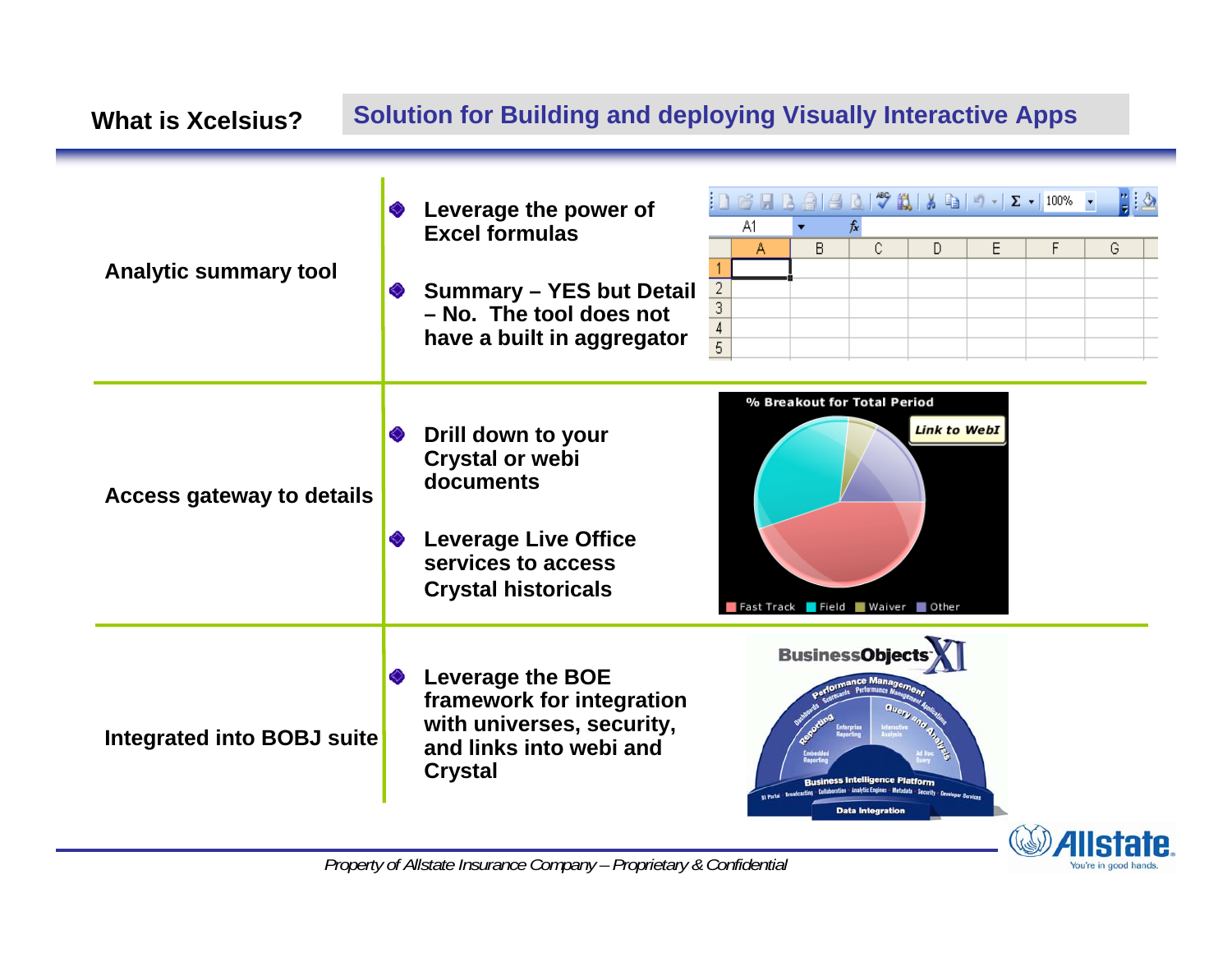| <b>Solution for Building and deploying Visually Interactive Apps</b><br><b>What is Xcelsius?</b> |                                                                                                                                                     |                                                               |  |  |  |  |
|--------------------------------------------------------------------------------------------------|-----------------------------------------------------------------------------------------------------------------------------------------------------|---------------------------------------------------------------|--|--|--|--|
| <b>Open - Extensible</b><br>development                                                          | <b>Develop custom widgets</b><br>◈                                                                                                                  | ADOBE® FLEX™ BUILDER™ 3<br><b>Built on Eclipse™</b>           |  |  |  |  |
| <b>Open - Many data sources</b>                                                                  | Leverage your<br>❤<br>universe through<br>web services<br><b>Leverage Excel data</b><br>◇<br><b>Flash variables</b><br>◇                            | <b>Web</b><br><b>Services</b><br>Business Objects<br>Universe |  |  |  |  |
| <b>Open - Many output types</b>                                                                  | <b>Infoview</b><br>♦<br><b>Office</b><br>◇<br><b>Adobe PDF</b><br>◈<br><b>Crystal reports 2008</b><br>◇<br><b>Portals</b><br><b>App integration</b> | <b>Adobe Flash</b><br>Allstate                                |  |  |  |  |

You're in good hands.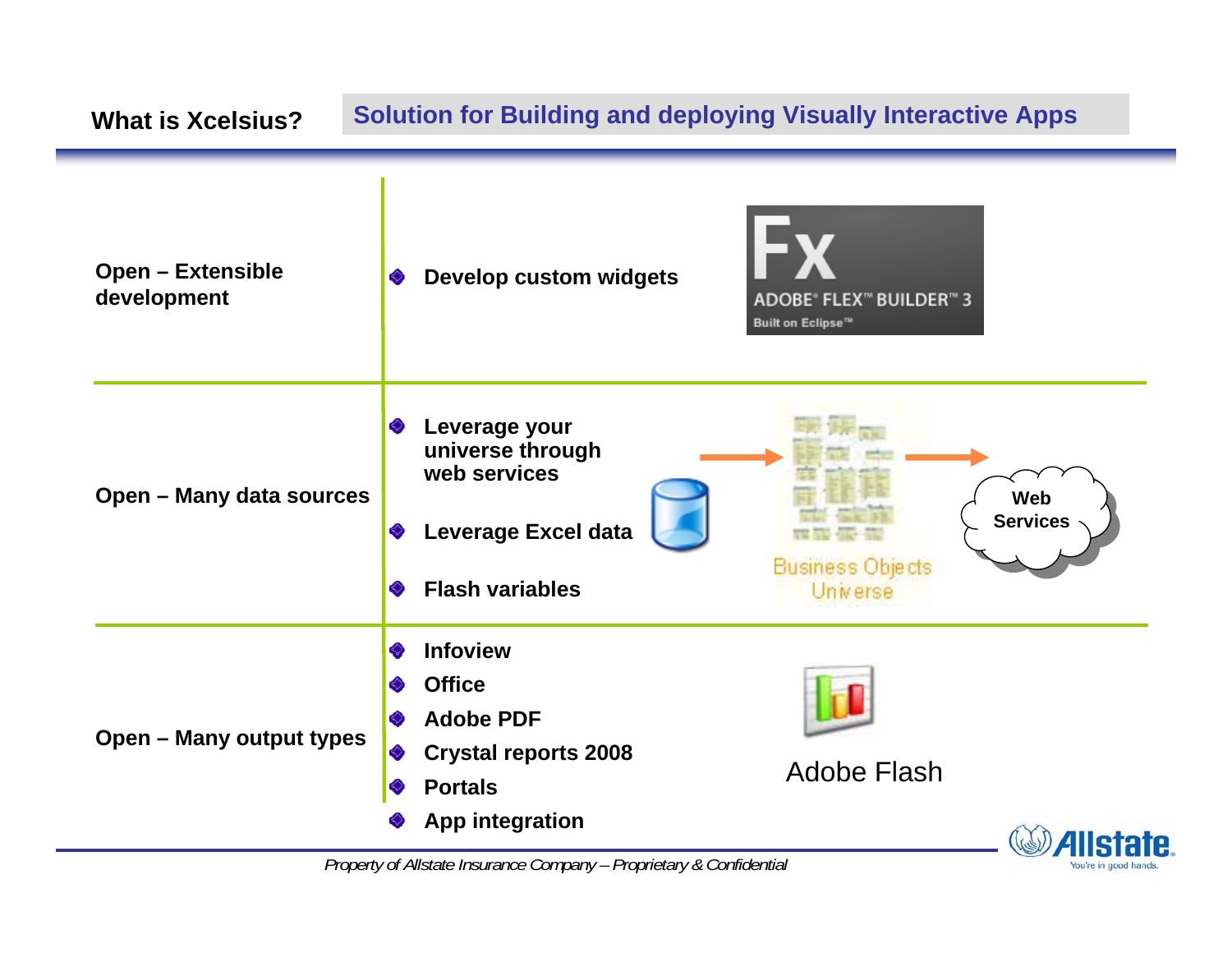## **Architecture - Design time**



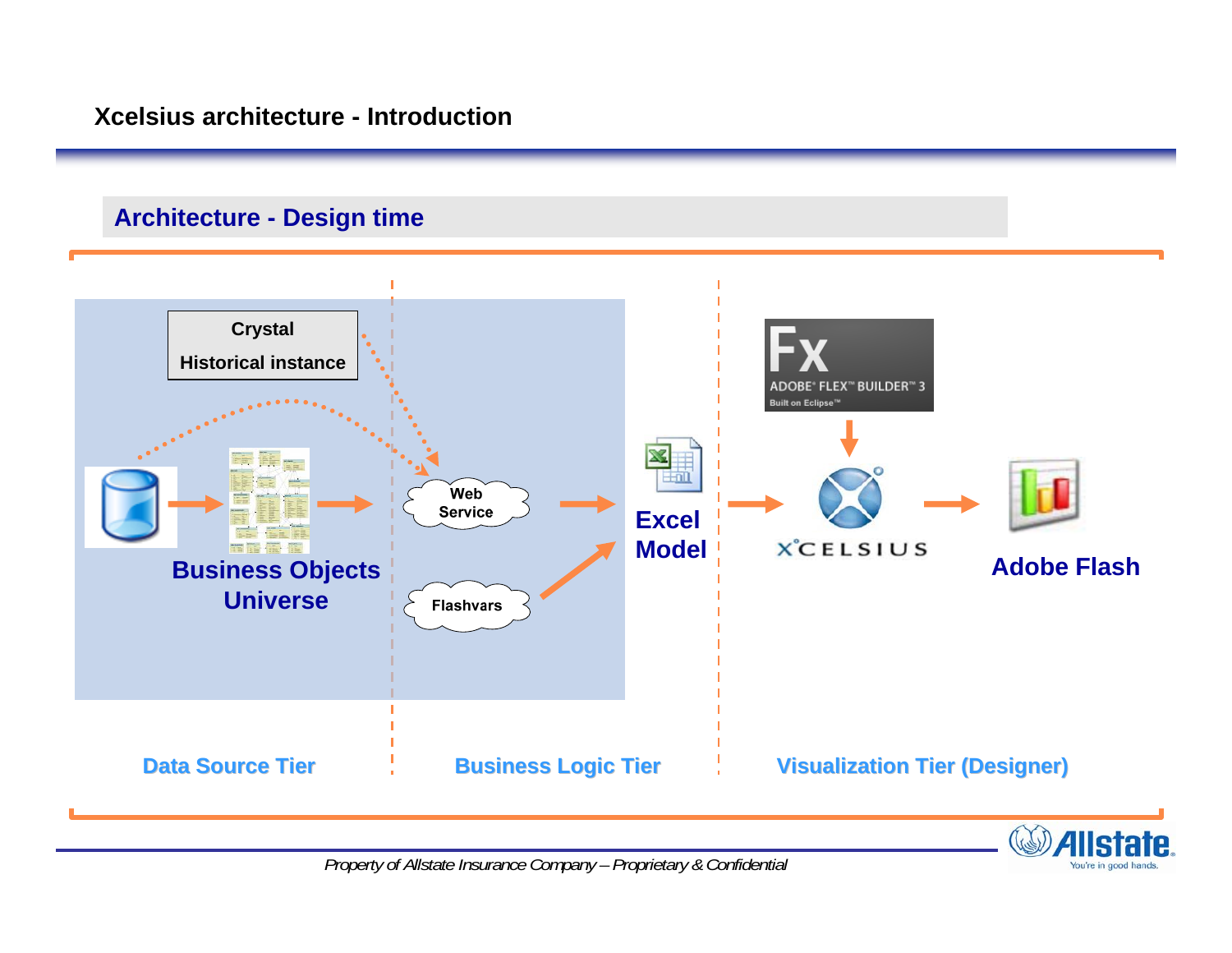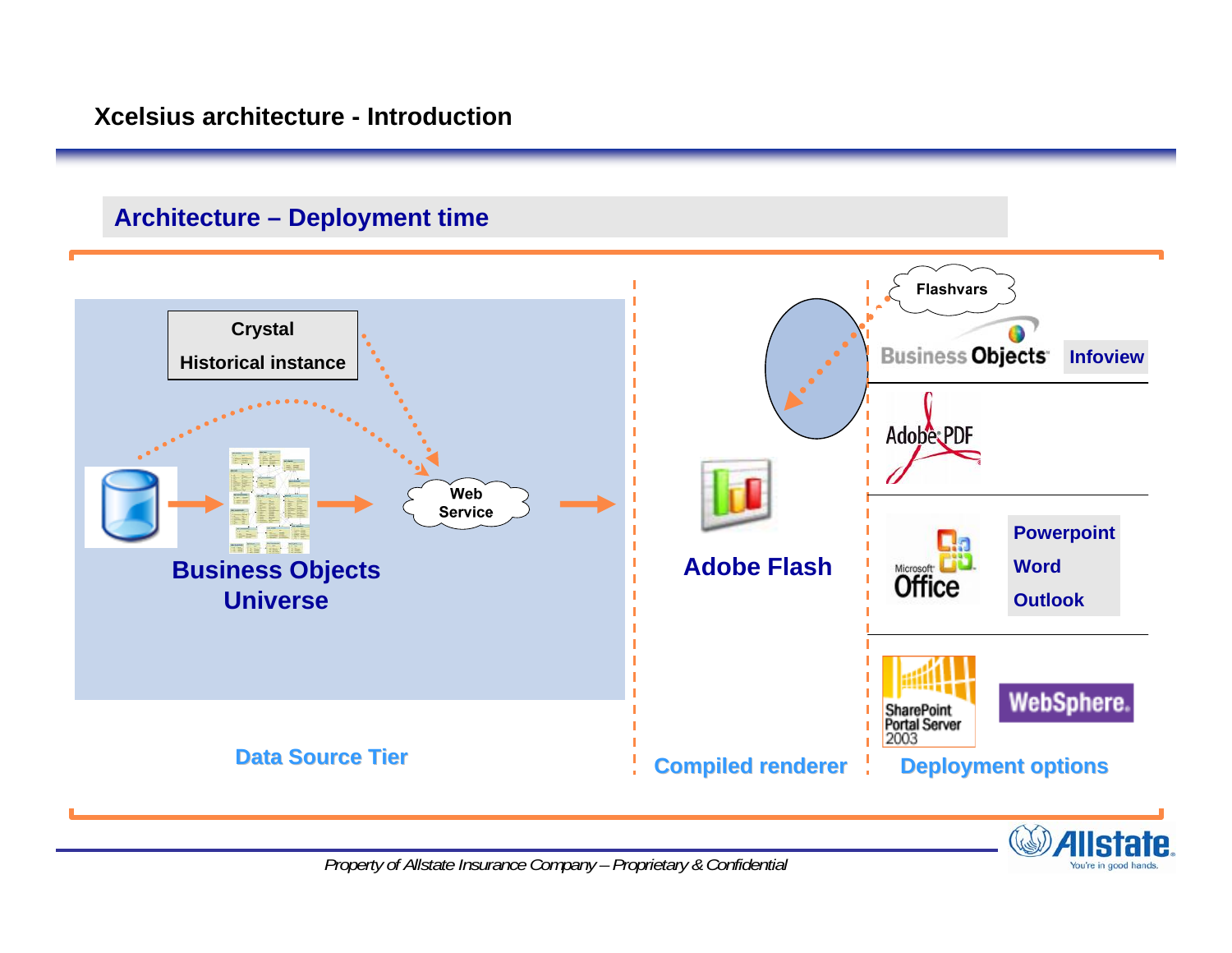## **Xcelsius @ Allstate – Agency Distribution**



*Property of Allstate Insurance Company – Proprietary & Confidential* 

You're in good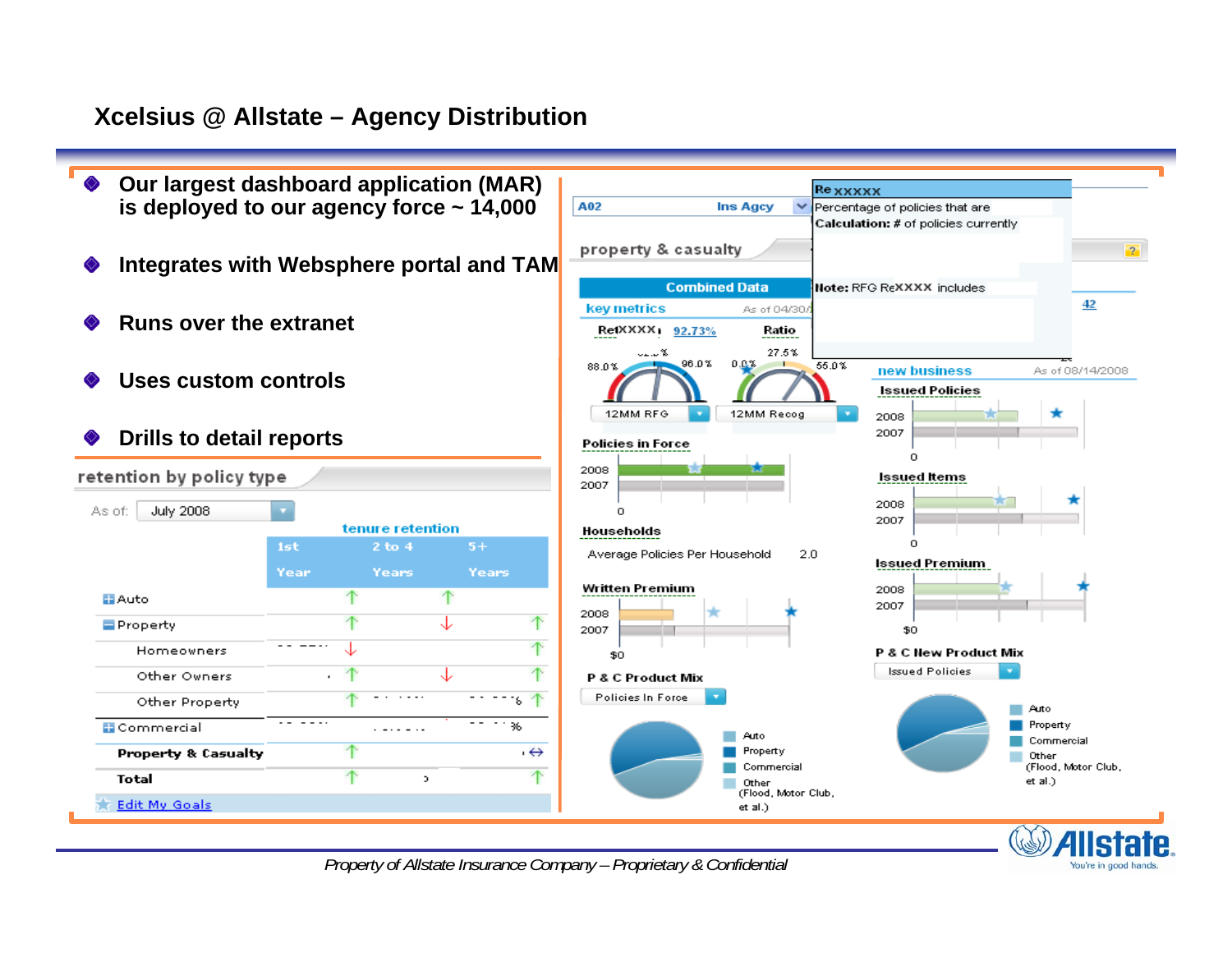## **Xcelsius @ Allstate – Claims Technology Services**

2007 2008 CTS Portfolio Dashboard ALL Bill 1 Che Do Mark Joe Karyn Program All Resource Types Data is valid for Year: 2008 Area Leader: Mark Wassel ⊢ **Operations**  Resource Type Issues Project Cost **program mgmt Budget Projection** Risks **application** Work Requests **Test Director Accessed by USD Infoview**■ Baseline Cost<br>● Budget<br>■ Work Cost Dollars Sourcing 83% Change Control II AWP Cost **Security**  Difference Lock Down Budget Projected Spend **controlled by**  Monthly Burn Rate Projected Monthly Burn Rate **Active Directory**  $-$ Jan Feb Mar Apr May Jun Jul Aug Sep Oct Nov Dec Resource Type **Burn Rate** Projected Burn Rate APT CTS **Uses Query as a**  Project Hours CW OTHER **web serviceIl** Baseline Hrs Hours Average Hourly Rate Budget<br>II Work Hrs **II** AWP Hrs Average Rate C  $Jan-08$  $Feb-08$ Mar-08<br>Apr-08<br>Apr-08<br>Aug-08<br>Aug-08<br>Sep-08  $Oct-08$ Nov-08  $Dec-08$ Jan Feb Mar Apr May Jun Jul Aug Sep Oct Nov Dec

*Property of Allstate Insurance Company – Proprietary & Confidential* 

You're in good hand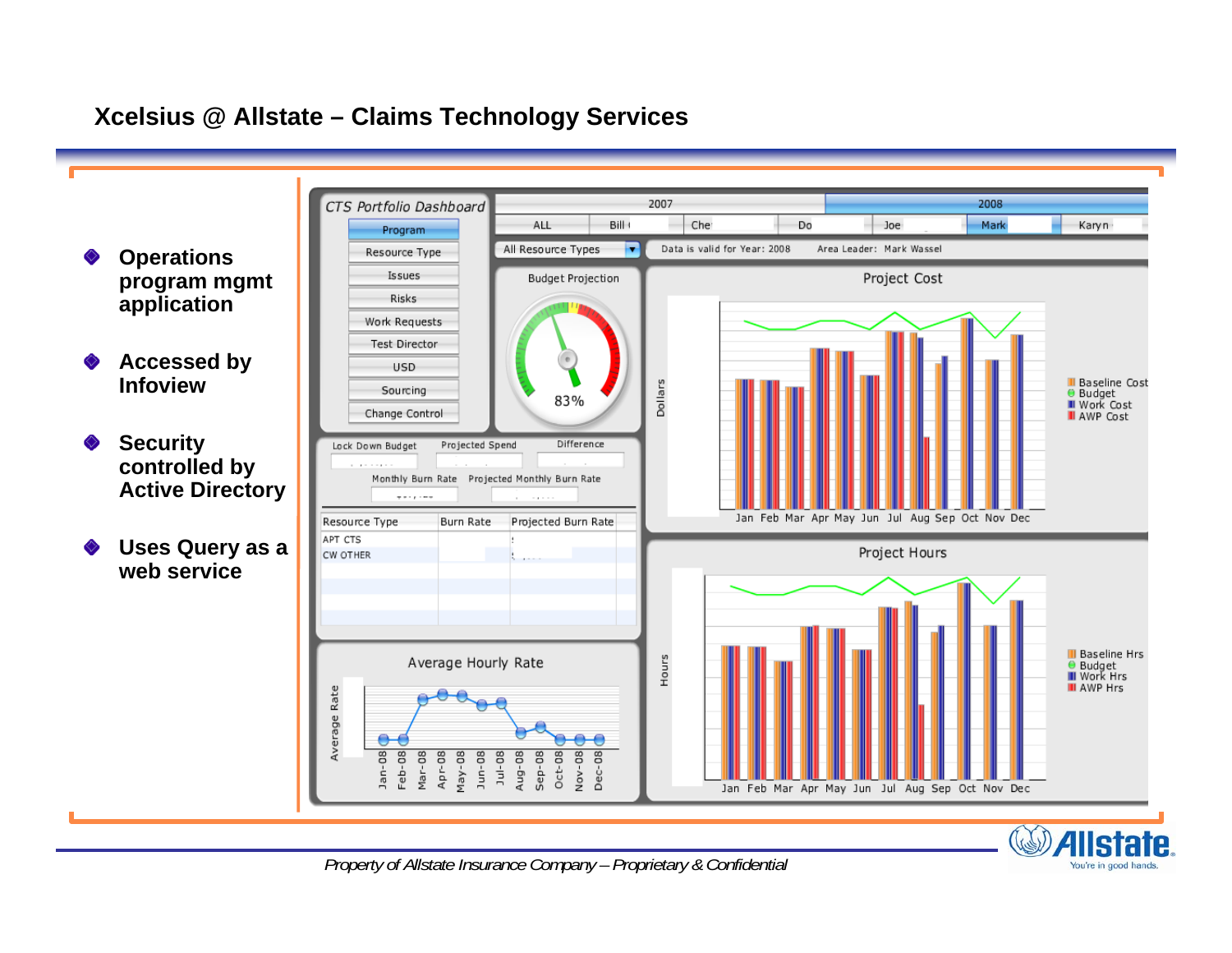# **Live Xcelsius Demo**

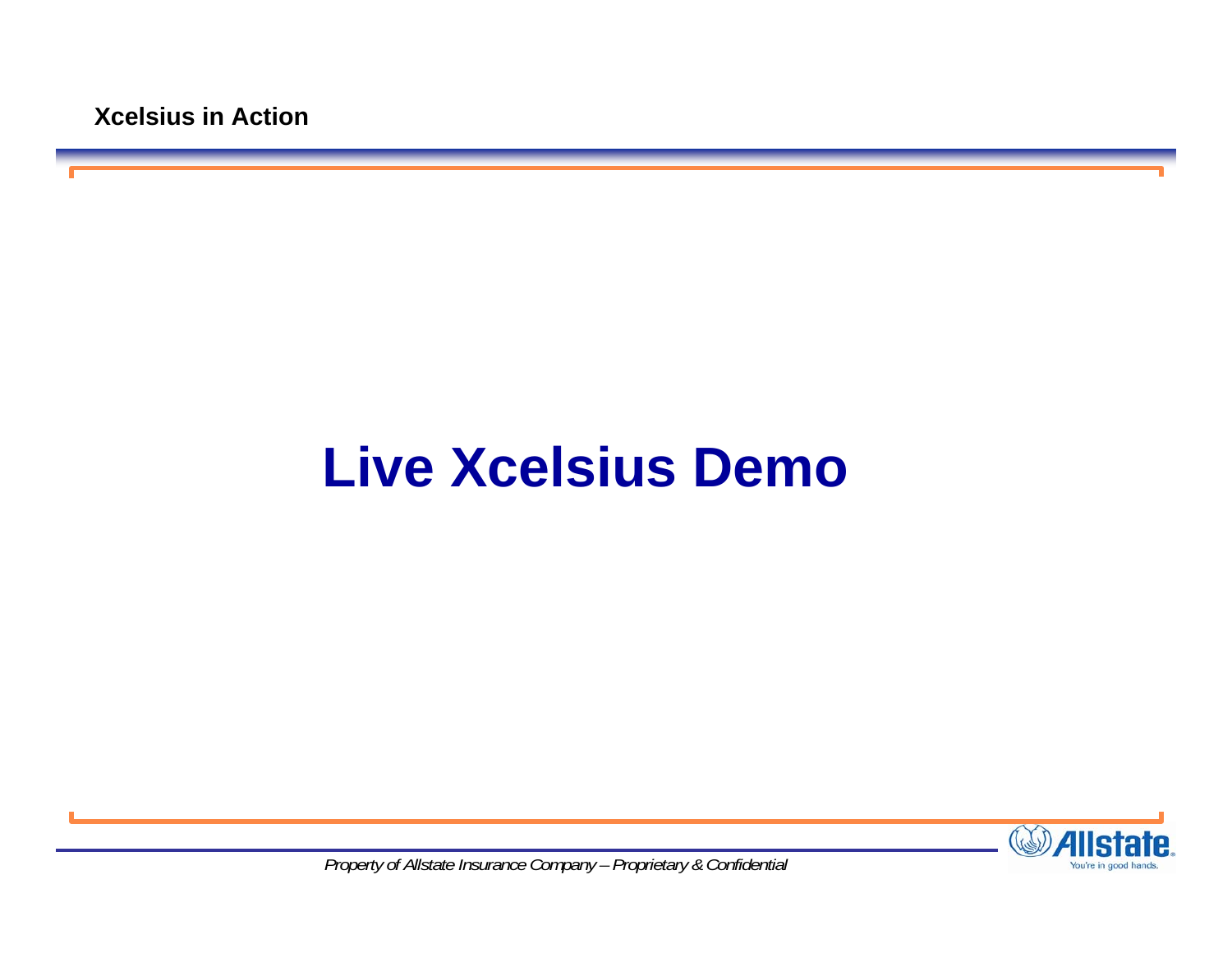## **Integration Points – Primary In**

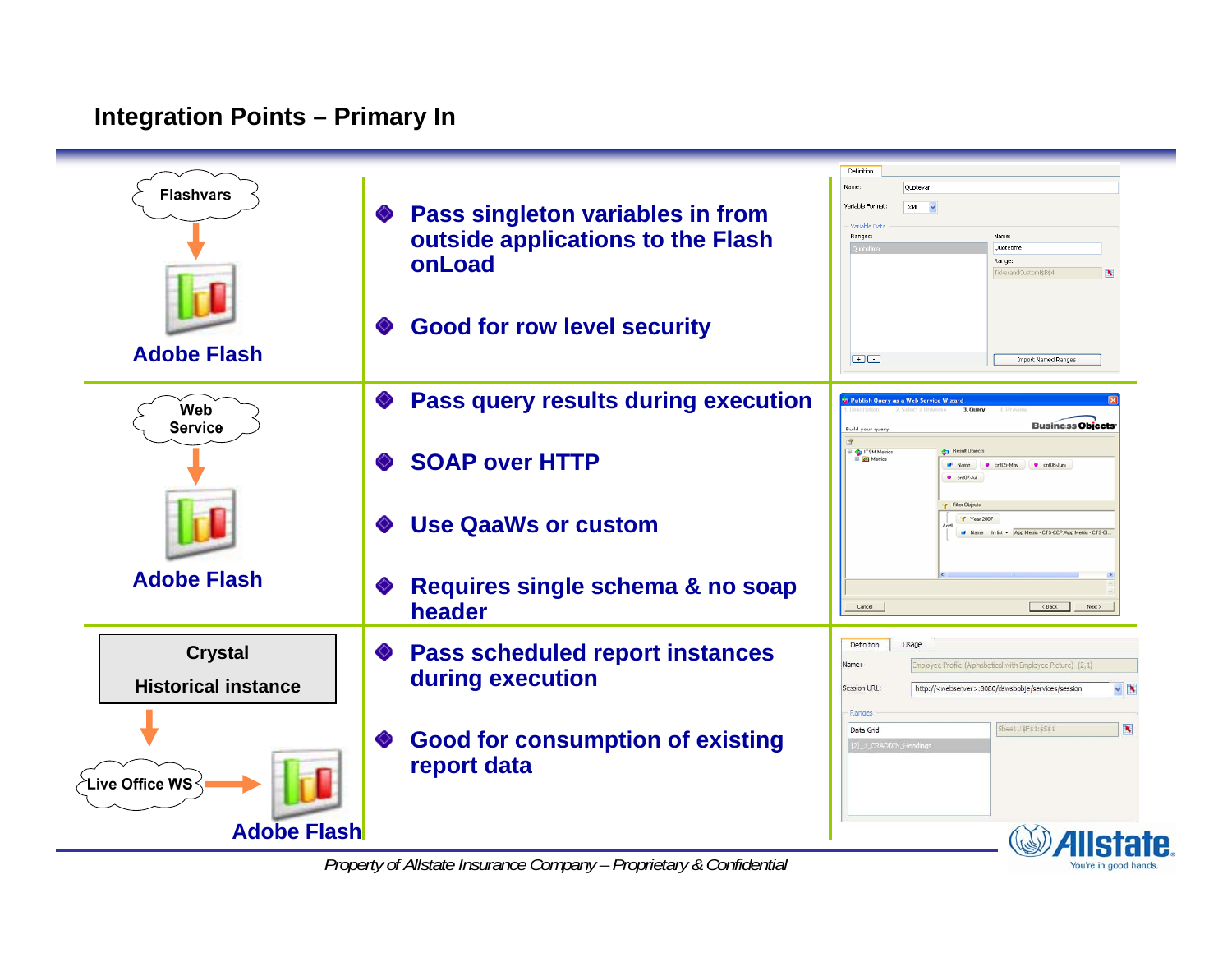| <b>Crystal Report part</b><br>data consumer | <b>Integrate dashboard components</b><br>into Crystal2008                                                                                                                                                                                  | Definition<br>Row Headers:<br>×<br>Column Headers:<br>$\mathbf{R}$<br>Data:<br>Description: |
|---------------------------------------------|--------------------------------------------------------------------------------------------------------------------------------------------------------------------------------------------------------------------------------------------|---------------------------------------------------------------------------------------------|
| <b>Portal</b><br>consumers / providers      | ♦ Consumer – Pass singleton / row /<br>table from portal technology to<br><b>Flash during execution</b><br>♦ Provider – Pass singleton / row /<br>table from Flash to portal<br>technology during execution<br>Often triggered by an event | Portlet A<br>Websphere Portal<br>WWW.Portal P<br>Server (WPS)                               |
| <b>Websphere WAR file</b>                   | War file - Communication metadata<br>file that manages wiring<br>relationships between portlets                                                                                                                                            | Portlet <b>B</b><br>WAR file<br><b>TAM</b><br><b>Alletato</b>                               |

You're in good hands.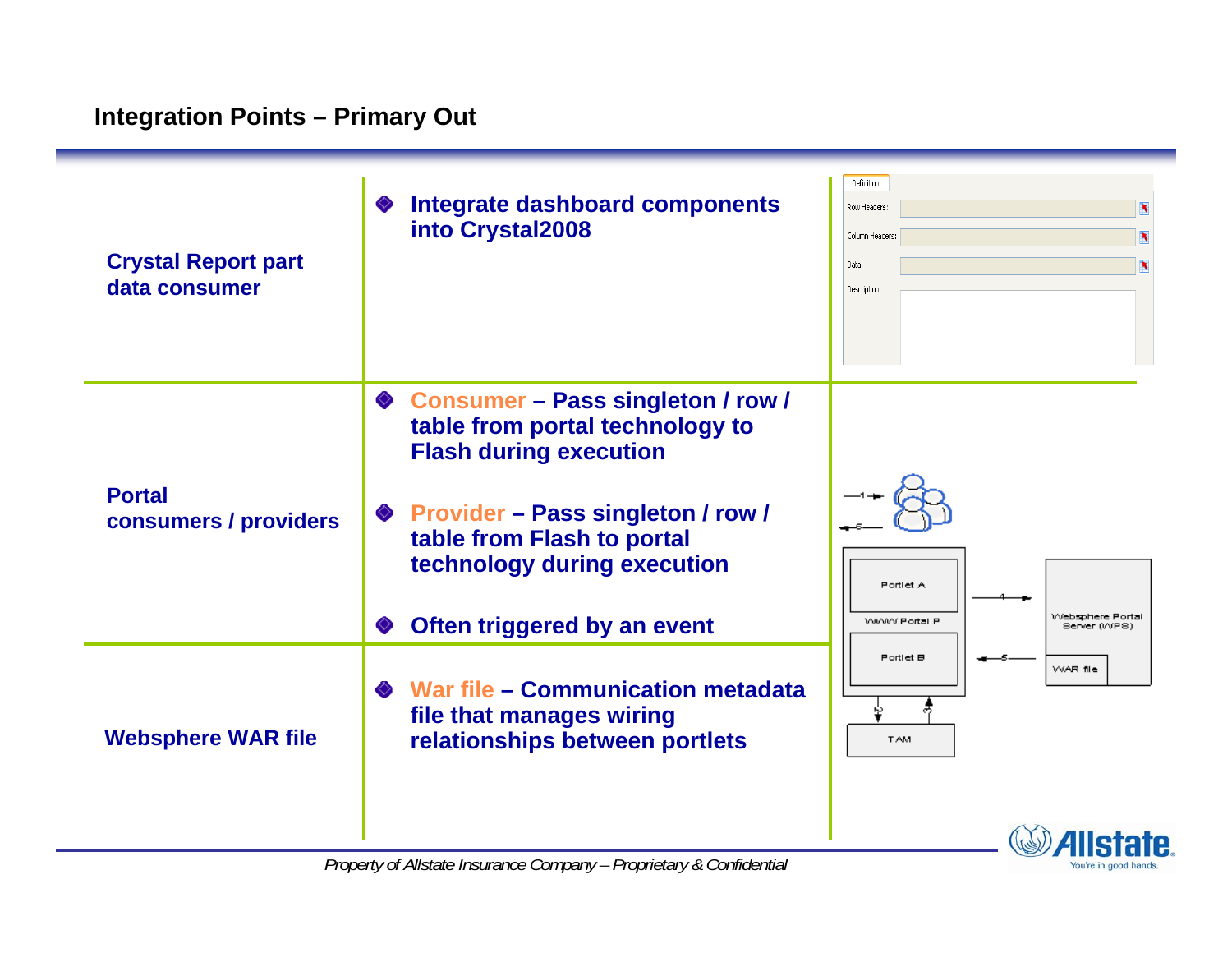| <b>FS Command</b>       | ♦ Flash command – Interfaces with<br>the HTML browser container<br><b>Primary Use case - Trigger a</b><br>❤<br>javascript event based on an action<br>on the dashboard                      | Definition<br>Usage<br>Name:<br>Connection 1<br>Command:<br>$\mathbf{N}$<br>Parameters:<br>$\blacksquare$                                                         |
|-------------------------|---------------------------------------------------------------------------------------------------------------------------------------------------------------------------------------------|-------------------------------------------------------------------------------------------------------------------------------------------------------------------|
| <b>LCDS</b>             | ♦ Live Cycle Data Services - Adobe<br>data monitoring interface<br>◆ Primary Use case – Real time<br>refresh of dashboard based on app<br>update to the data                                | Definition<br>v Query<br>Host<br><b>Available Data Destinations</b><br>Description<br>Advanced >><br><b>Destination Dat</b><br>Data Element<br>Data Type<br>Shape |
| <b>Cross domain.xml</b> | Security file that needs to be at the<br>❤<br>root of web server<br><b>Required for data service calls from</b><br>❤<br><b>Flash to data server</b><br><b>Pointer to data services tier</b> | Alletate                                                                                                                                                          |

You're in good hands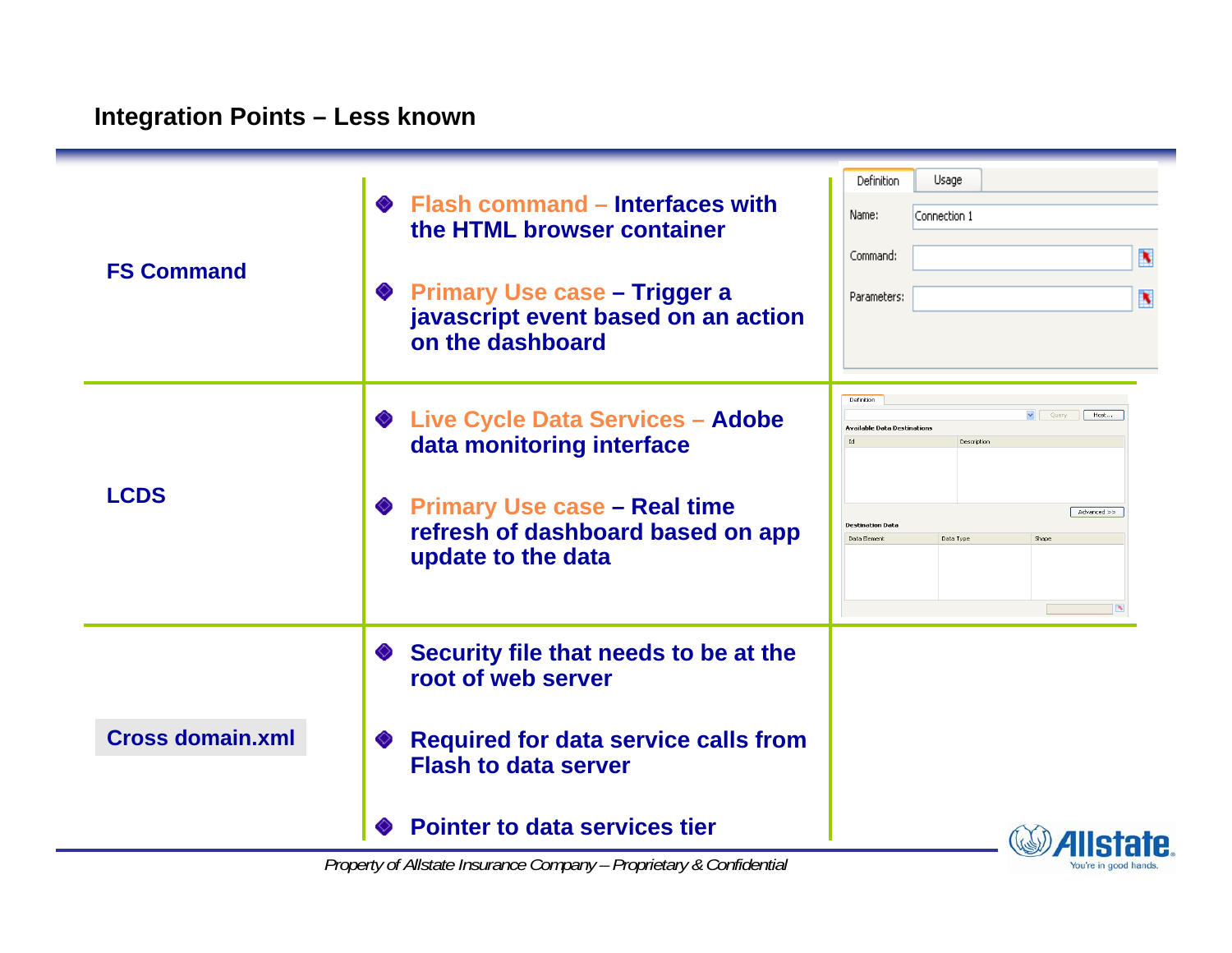## **Integration Points – Design**





| <b>Expand / Collapse</b>                                     |                 |
|--------------------------------------------------------------|-----------------|
| <b>H</b> <parent1< th=""><th><field></field></th></parent1<> | <field></field> |



 $<$ Parent $3>$ ↔<Field>



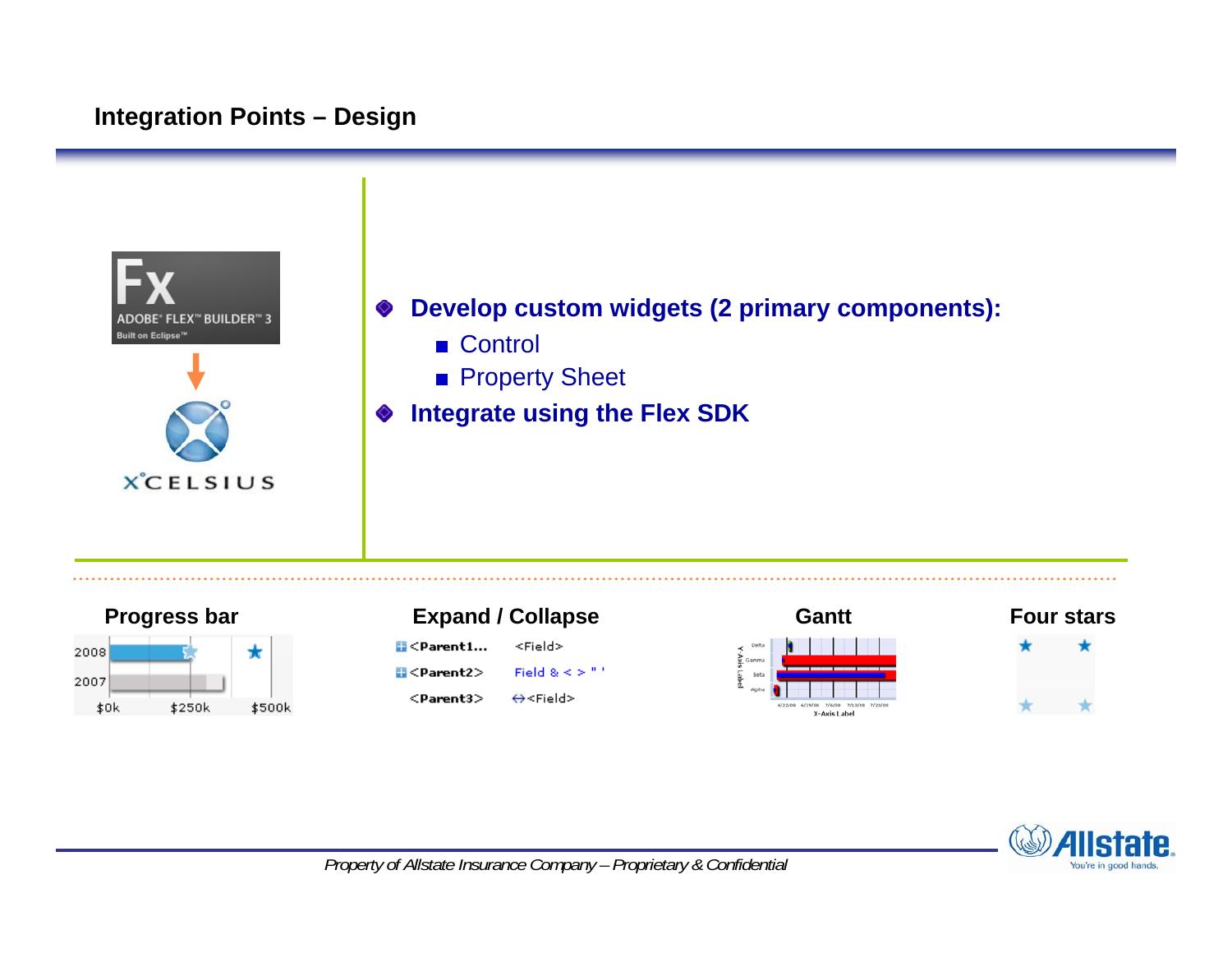

 $\Diamond$ **What is Flex?**

**Why Should You Care**

**◆ Problems and Fixes** 



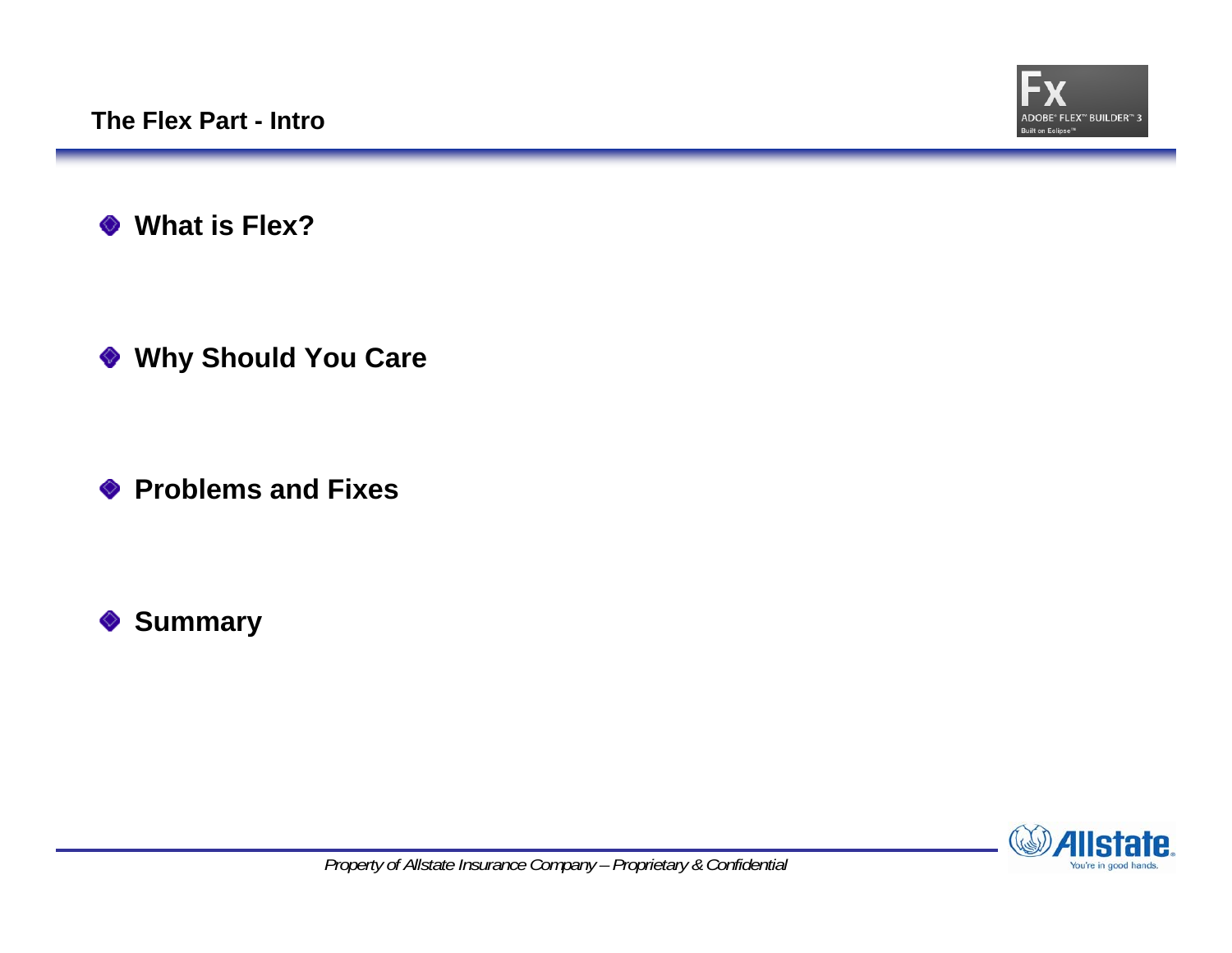

### **Open source technology from Adobe in 2004** ◇

### **Programming model for ActionScript (think HTML and JSP)** ❤

### **IDE: Flex Builder 3**◇

- Standard: \$249
- Professional: \$699
- **Filter Free with your child's school ID!**

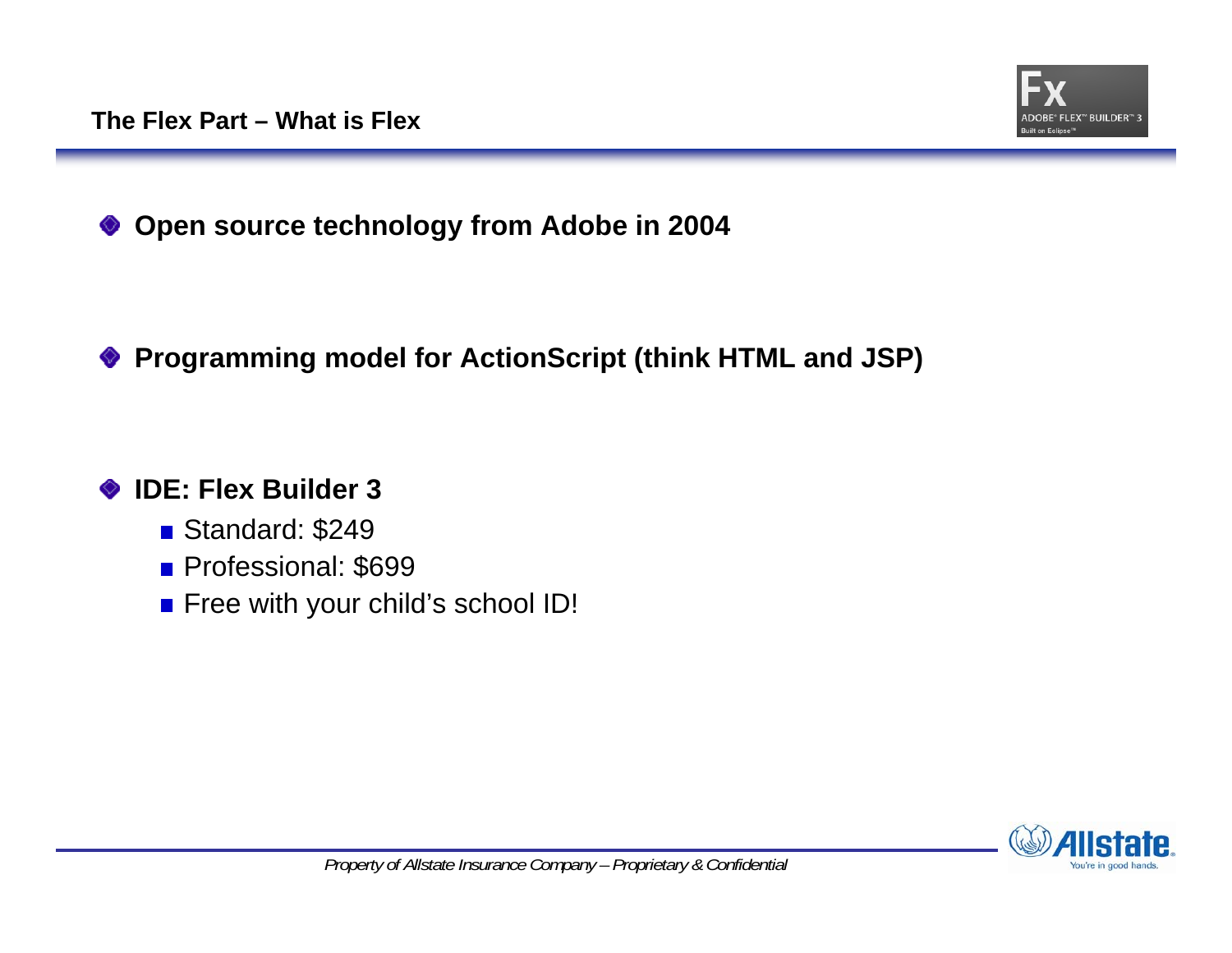

**Custom Flex Components for XCelsius** ♦

**Can add needed functionality to an XCelsius model**

**Simplify complex models into one component with easy Excel interface** ◇

**Addresses gaps in Look and Feel**◇

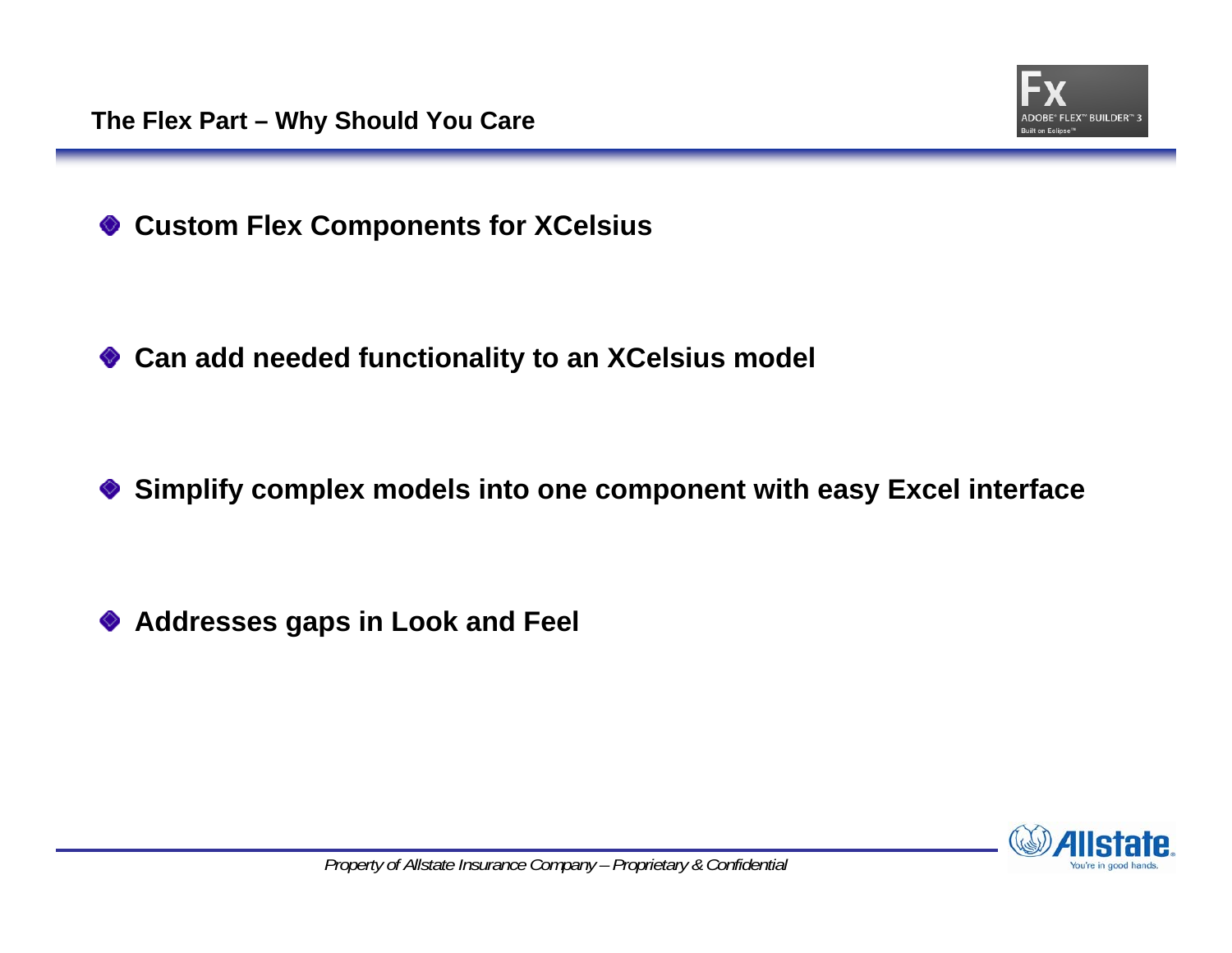

### **Back to writing code, D'oh!** ◇

But really should only be one coder, forces modularity

### **Tricky API, learning curve** ◇

Good manuals, examples provided by BO

### **Can be a debugging nightmare** ♦

**Flashtracer (Firefox add-on)** 

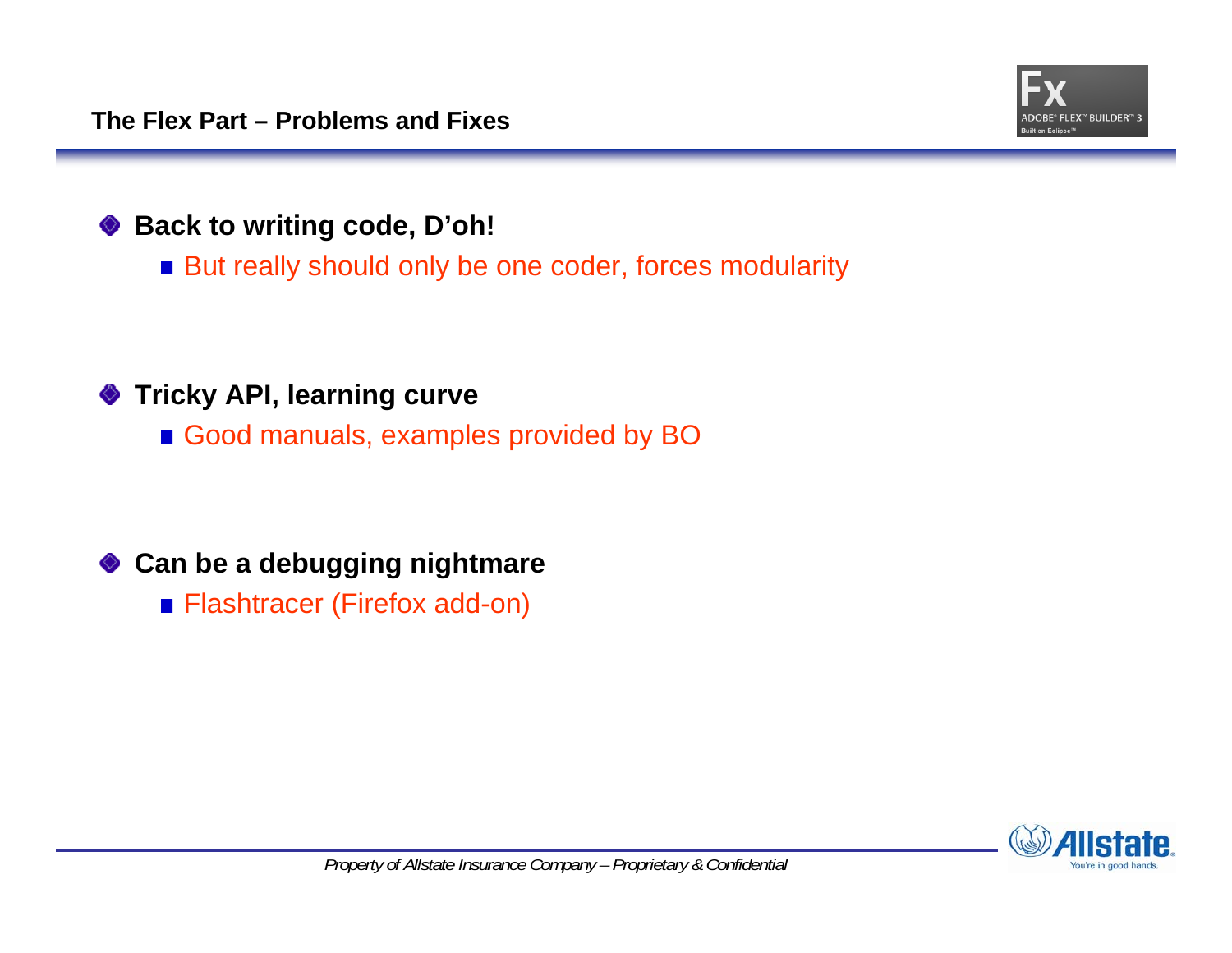

### **Custom Flex Components Summary** ◇

- If you need more features
- If you need a certain look
- Your programmers are getting bored/whiny

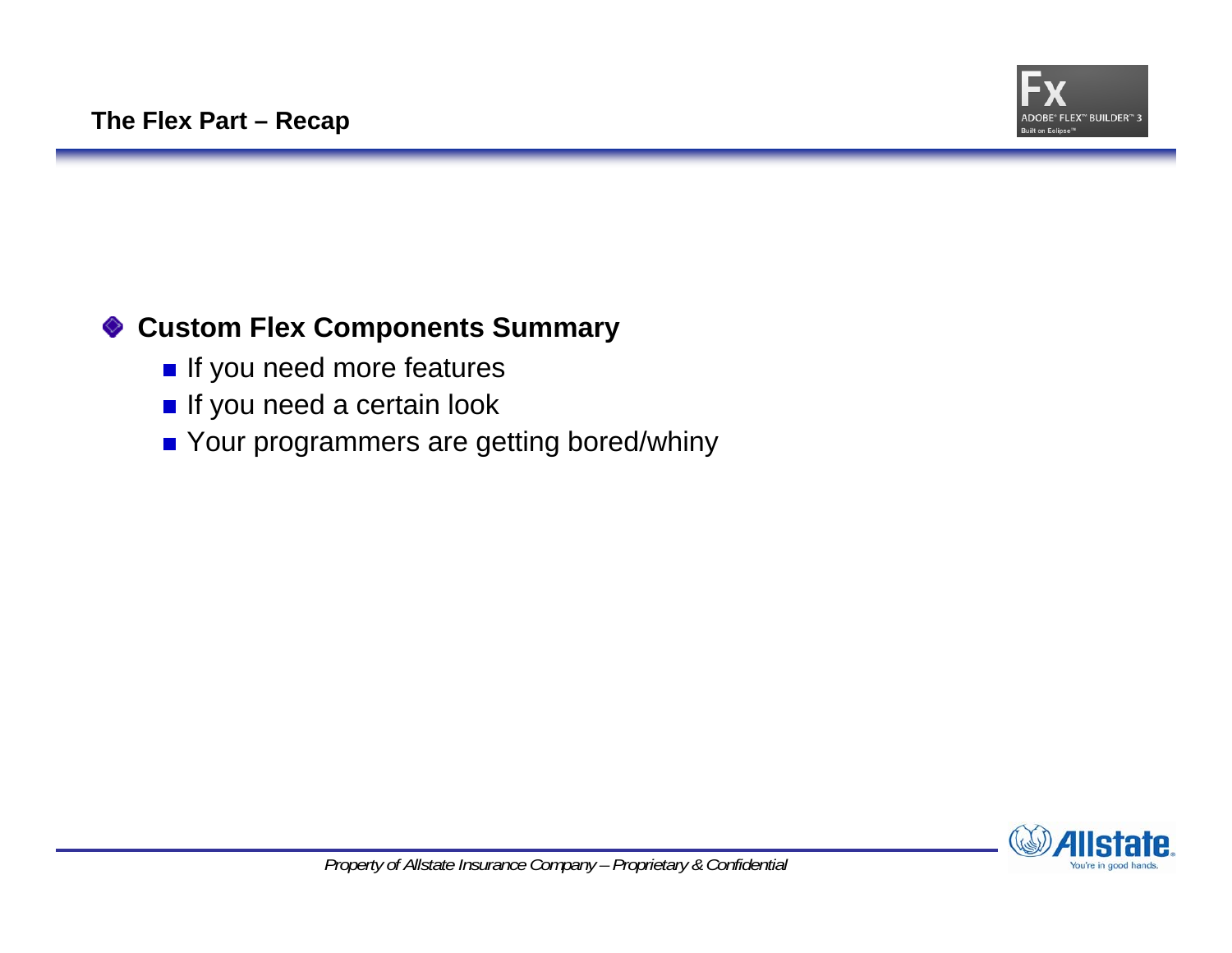**Flex interface highlights**

# **Live Flex Demo**

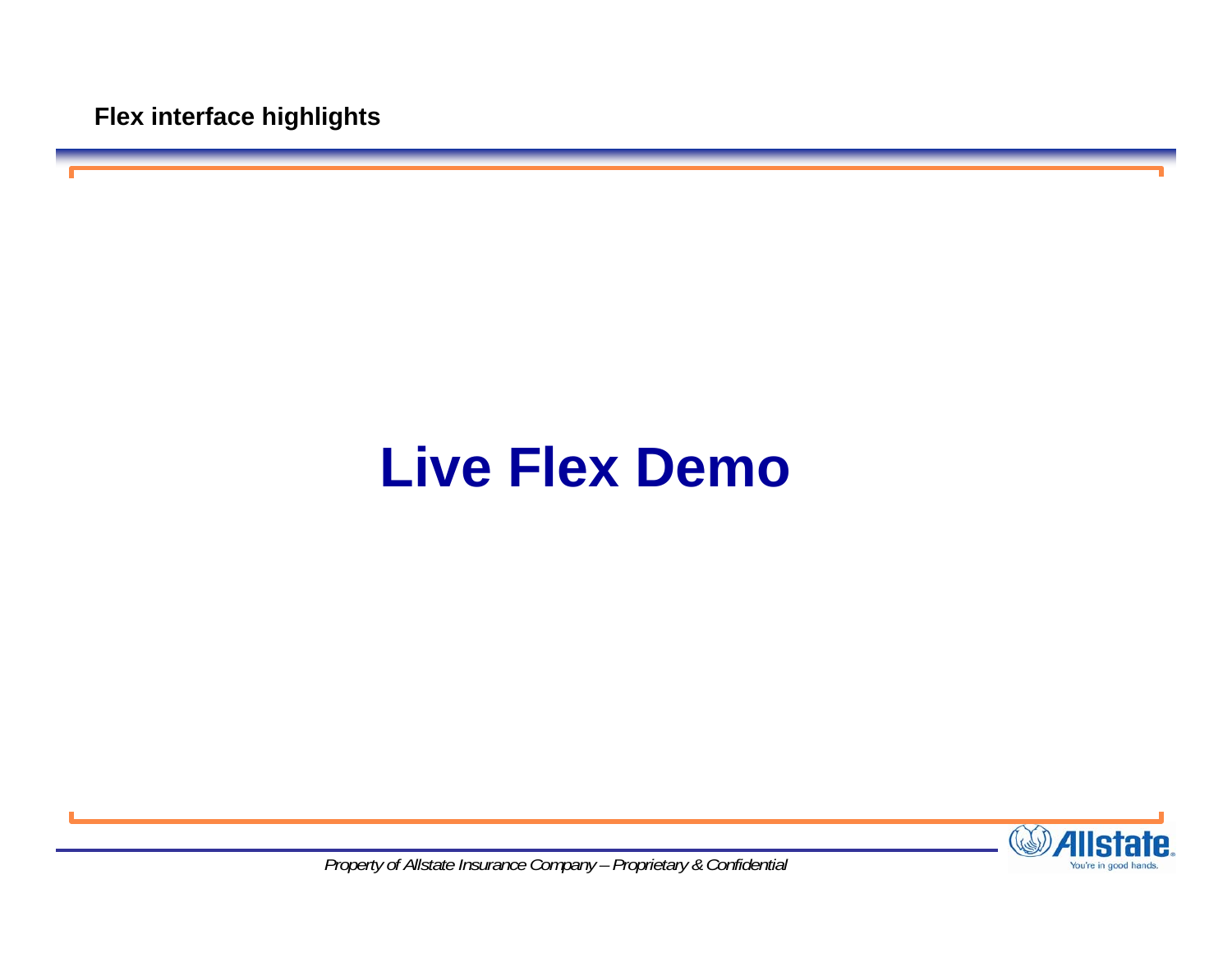## **Best practices**

### **Organized Excel model**

- Think about long term ease of understanding and maintenance
- Segment by type (external variables, external data, control types)

|                  | А                          | в                    | с             | D                    | Е                                                                                                                                            | F           |
|------------------|----------------------------|----------------------|---------------|----------------------|----------------------------------------------------------------------------------------------------------------------------------------------|-------------|
| $\sim$           | <b>External data</b>       |                      |               |                      |                                                                                                                                              |             |
| $\mathbf{2}$     |                            |                      |               |                      |                                                                                                                                              |             |
| ਭ                | In                         |                      |               |                      |                                                                                                                                              |             |
| $\boldsymbol{A}$ |                            | <b>Flashvar</b>      |               |                      |                                                                                                                                              |             |
| 5                |                            | <b>Name</b>          | <b>Usage</b>  | <b>Default value</b> | Input to:                                                                                                                                    |             |
| 6                |                            | Quotedelay           | <b>Ticker</b> | 10                   | QuoteVar                                                                                                                                     |             |
| 7                |                            |                      |               |                      |                                                                                                                                              |             |
| 8                |                            | <b>Web Service 1</b> | <b>Name</b>   |                      |                                                                                                                                              | <b>WSDL</b> |
| $\mathbf{9}$     |                            | <b>Name</b>          |               |                      |                                                                                                                                              |             |
| 10               |                            |                      |               |                      |                                                                                                                                              |             |
| 11               |                            |                      |               |                      |                                                                                                                                              |             |
|                  | <b>ELN</b><br>$\mathbf{r}$ |                      |               |                      | . ChartandSlider $\measuredangle$ ContainerandLabel $\measuredangle$ TickerandCustom $\searrow$ External data $\measuredangle$ Documentation |             |

## **Query results**

- Use Xcelsius as a summary visualization tool...Otherwise there will be too many detail bindings
- **Perform aggregations and calcs within queries. Link to the details using a Crystal report**
- Never bind a visualization directly to the result. Rather abstract the binding by a workbook link
- Do not map individual XML fields directly to the model. Rather map the parent folder to a range
- Do not overfetch, but do not underfetch. Find the right balance to decrease server roundtrips

### **Visualizations**

- Do not hardcode labels. Rather reference the model which will optimally read from Flashvars or WS
- Plan the visualization with consistent fonts, control types, color schemes
- Name each control within the object browser and group common controls by functional area
- $\blacksquare$  Include a toggle and dynamic visibility for help text

## **Distribution**

- Publish the compiled swf to a central location so that updates can be kept in sync
- **Publish the source xlf to a controlled code repository for safe keeping and future maintenance**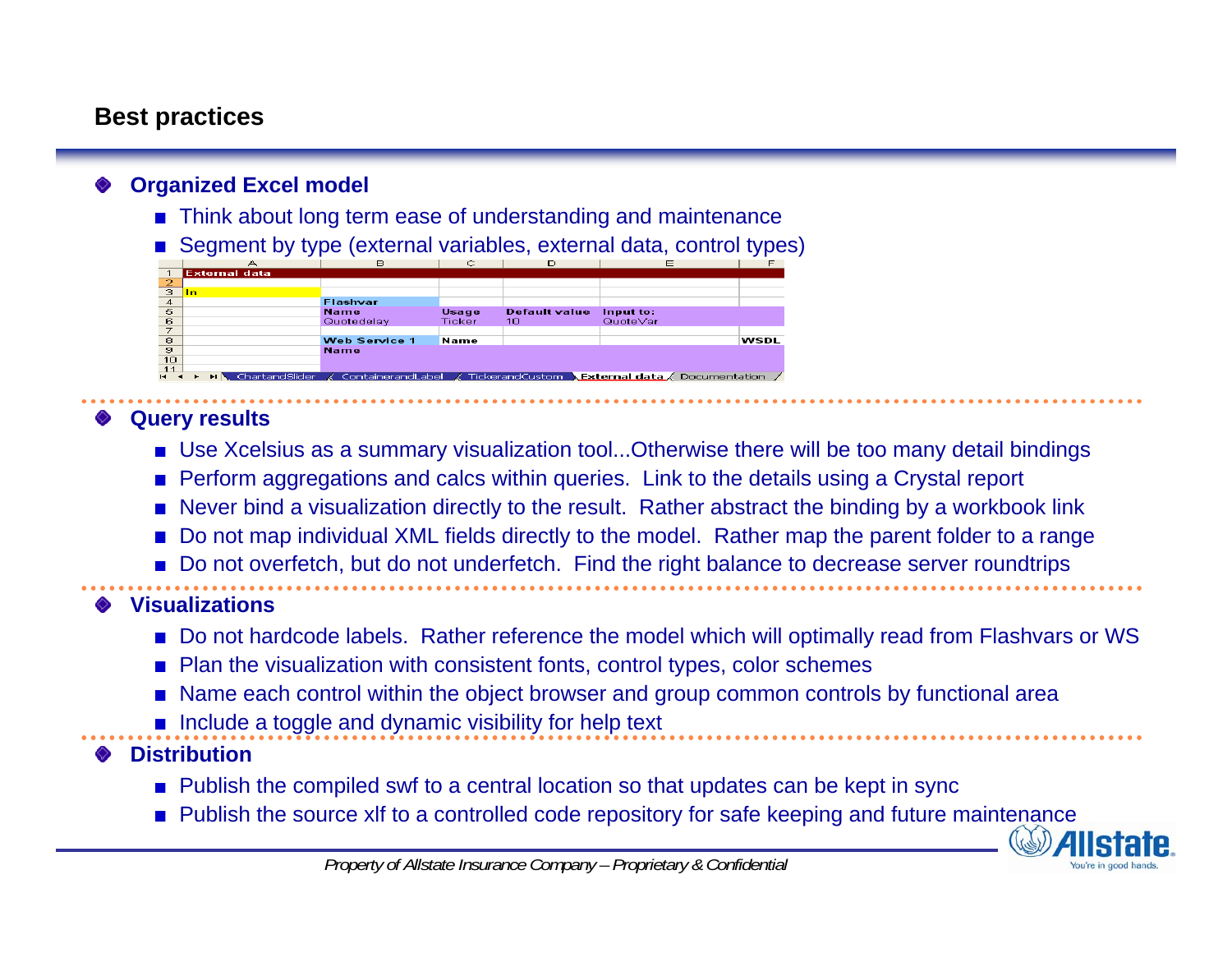## **Tips**

### **Data sourcing for controls**

- Think of the Excel model as the canvas data provider
- $\blacksquare$  In effect, the control can be sourced from disparate services (i.e. plan, actual, goal)



### **Minimize the output packet size**

- **Plan out the data services model and visualizations**
- Try not to rename tabs after visualizations are linked to the model
- **Always grab controls from the component browser. Do not copy controls on the canvas**

### **Custom controls within Flex**

- When compiling on Flex 3, use the Flex 2 compiler SDK
- Bind controls using Actionscript. MXML works inconsistently
- **Publish the source to a controlled code repository for safe keeping and maintenance**

### **Query as a Web Service and row level security**

- This connects using Enterprise authentication
- Find a way to securely pass the userID to the universe which will use standard row level security

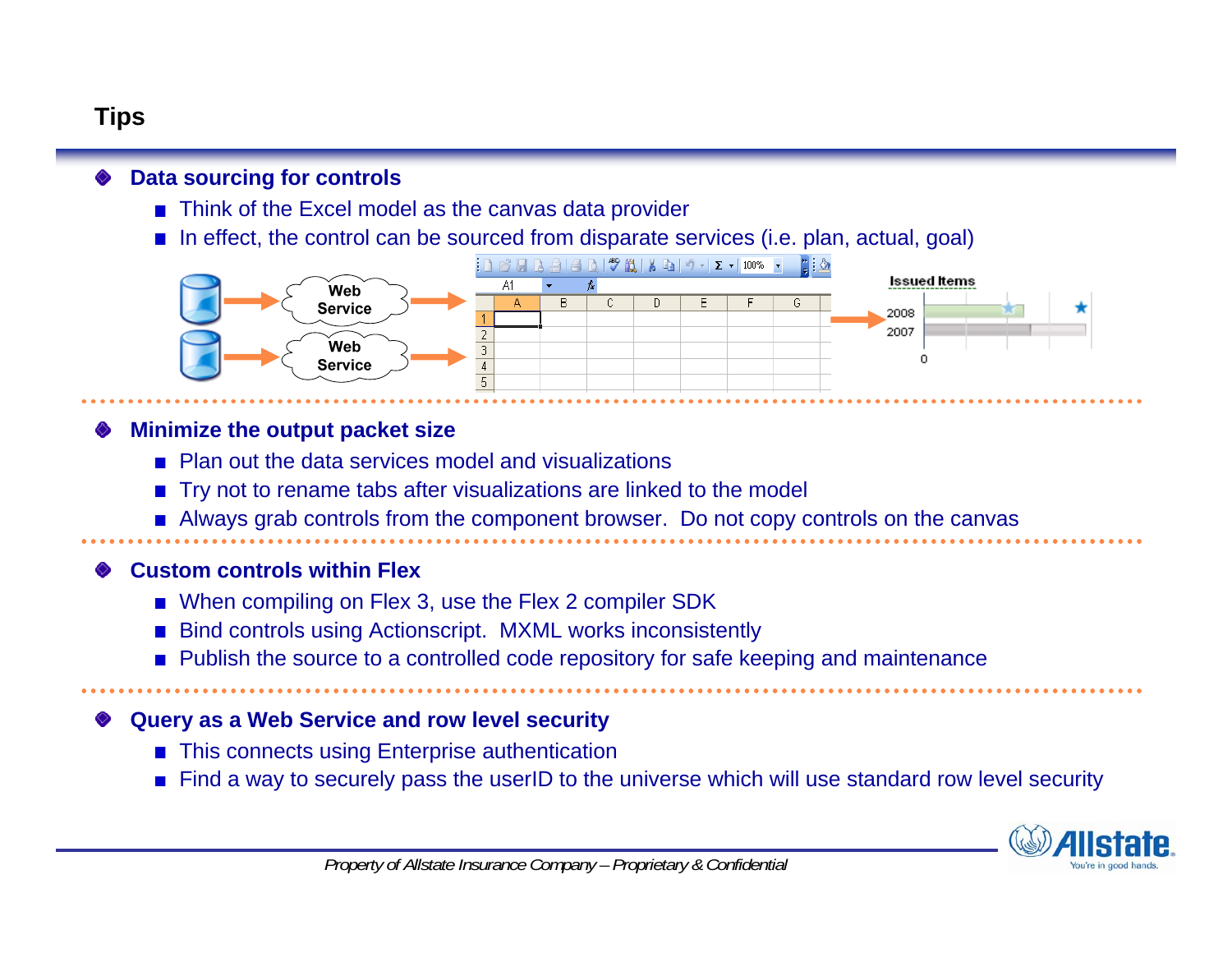- **Xcelsius has enabled Allstate to standardize on one platform for dashboard**  ◇ **creation**
- **Remember long term. Plan your inputs and outputs for your dashboard wisely**  ◇ **in order to ease future maintenance**
- **Remember short term. Plan user adoption intuitiveness, ease of use and**  ◇ **required calls back to the server**
- **Paint the canvas with remembering short-term, and long-term, but also use your**  ◇ **imagination**